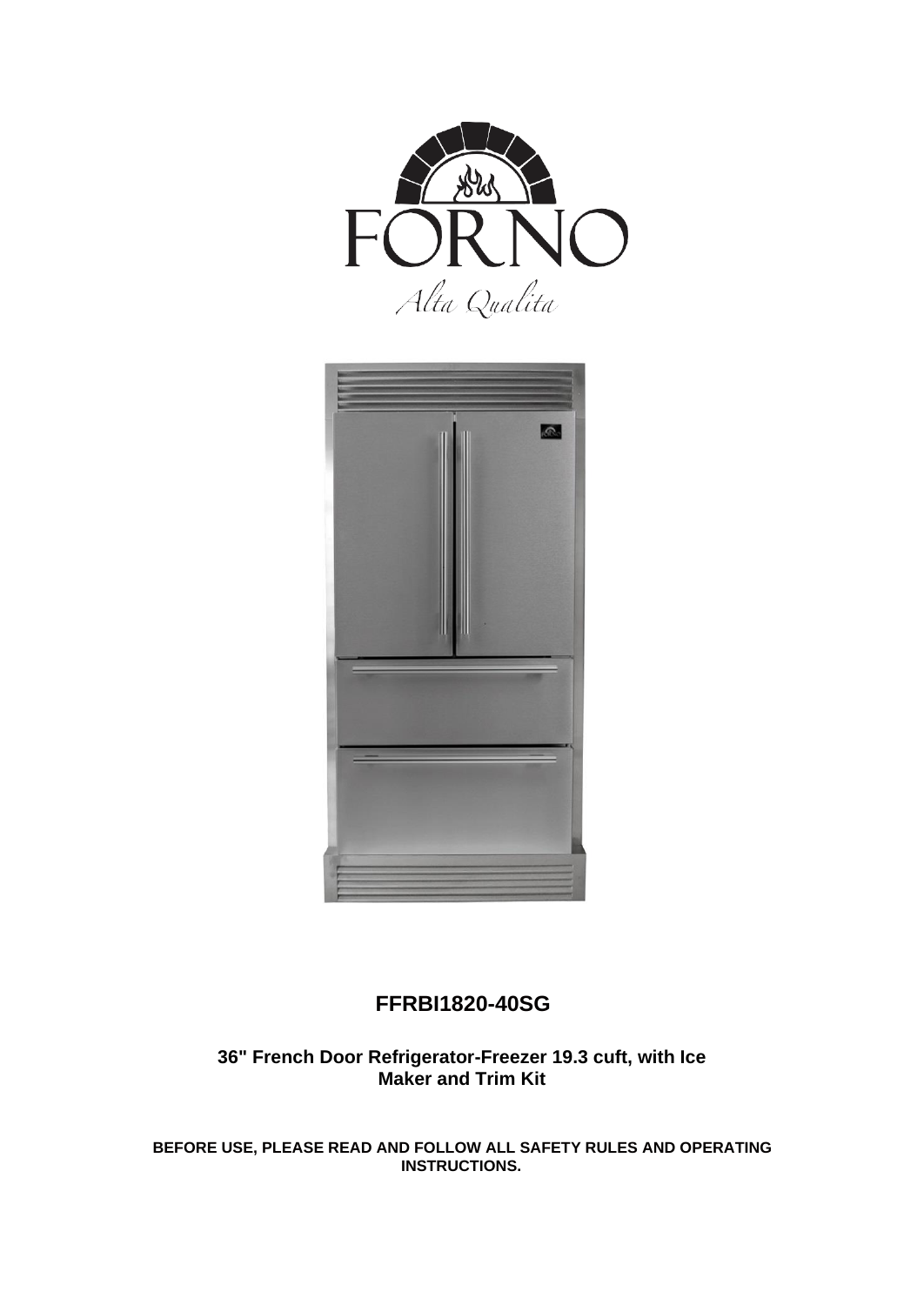## **TABLE OF CONTENTS**

| <b>Customer Care</b>                            | 3         |
|-------------------------------------------------|-----------|
| <b>Appliance Safety</b>                         | 4         |
| <b>Important Safety Guidelines</b>              | 5         |
| <b>Parts and Features</b>                       | 6         |
| <b>Important Safety Instructions</b>            | $7 - 10$  |
| <b>Operating Your Appliance</b>                 | $11 - 12$ |
| Care and Maintenance                            | 13        |
| <b>Cleaning Your Appliance</b>                  | 13        |
| Power Failure / Vacation, Moving Your Appliance | 13        |
| <b>Energy Saving Tips</b>                       | 13        |
| <b>Troubleshooting Guide</b>                    | 14        |
| Wiring Diagram                                  | 15        |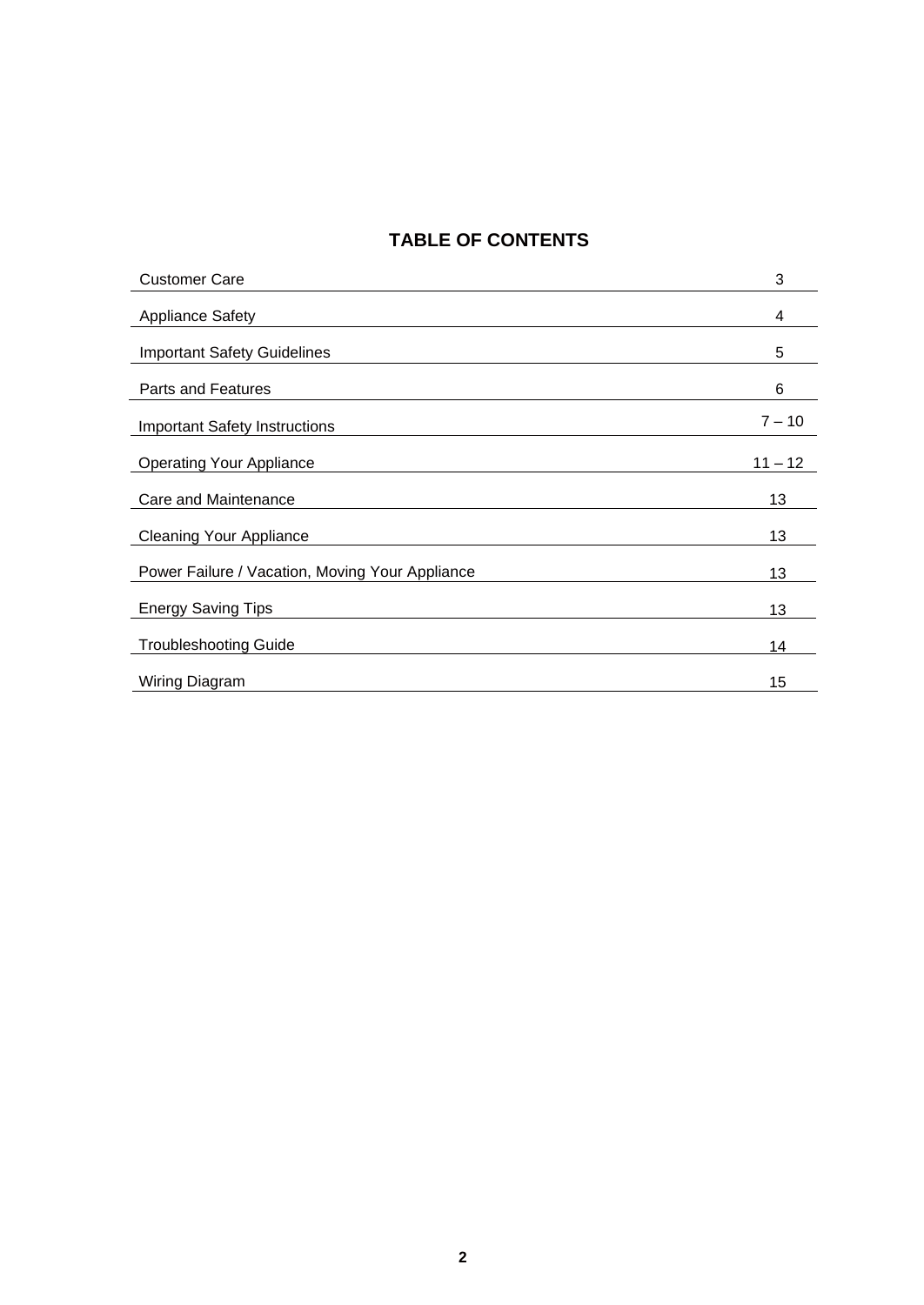## **Customer Care**

Thankyou forpurchasing a FORNO product.Please readtheentire instructionmanualbeforeoperating your new appliancefor the first time. Whetheryou are an occasionaluser or an expert, it will be beneficial to familiarize yourselfwith thesafetypractices, features, operation and care recommendationsforyour appliance.

Boththemodelandserialnumberarelistedinsidetheproduct.Forwarrantypurposes,youwillalsoneed the date of purchase. Record this information below for future reference.

| <b>SERVICE INFORMATION</b> | Use these numbers in any<br>correspondence or service calls concerning<br>your product.                                            |  |
|----------------------------|------------------------------------------------------------------------------------------------------------------------------------|--|
| Model Number               |                                                                                                                                    |  |
| Serial Number              | If you received a damaged product,<br>immediately contact the dealer<br>(or builder) that sold you the product.                    |  |
| Date of Purchase           | Save time and money. Before you call                                                                                               |  |
| Purchase Address & Phone   | for service, check the Troubleshooting<br>Guide. It lists the causes of minor operating<br>problems that you can correct yourself. |  |

## **SERVICE IN CANADA:**

Keep the instruction manual handy to answer your questions. If you don't understand something or you need more assistance, please call our Customer Service: 1-800-561-7265

Or email: service@distinctive-online.com

## **SERVICE IN THE UNITED STATES:**

Keep the instruction manual handy to answer your questions. If you don't understand something or you need more assistance, please call our Customer Service: 1-866-231-8893

Or email: info@forno.ca

If your product ever requires servicing, be sure to use a FORNO Factory Certified Service provider recommended by our customer care center. All Factory Certified Service providers are carefully selected and thoroughly trained by us.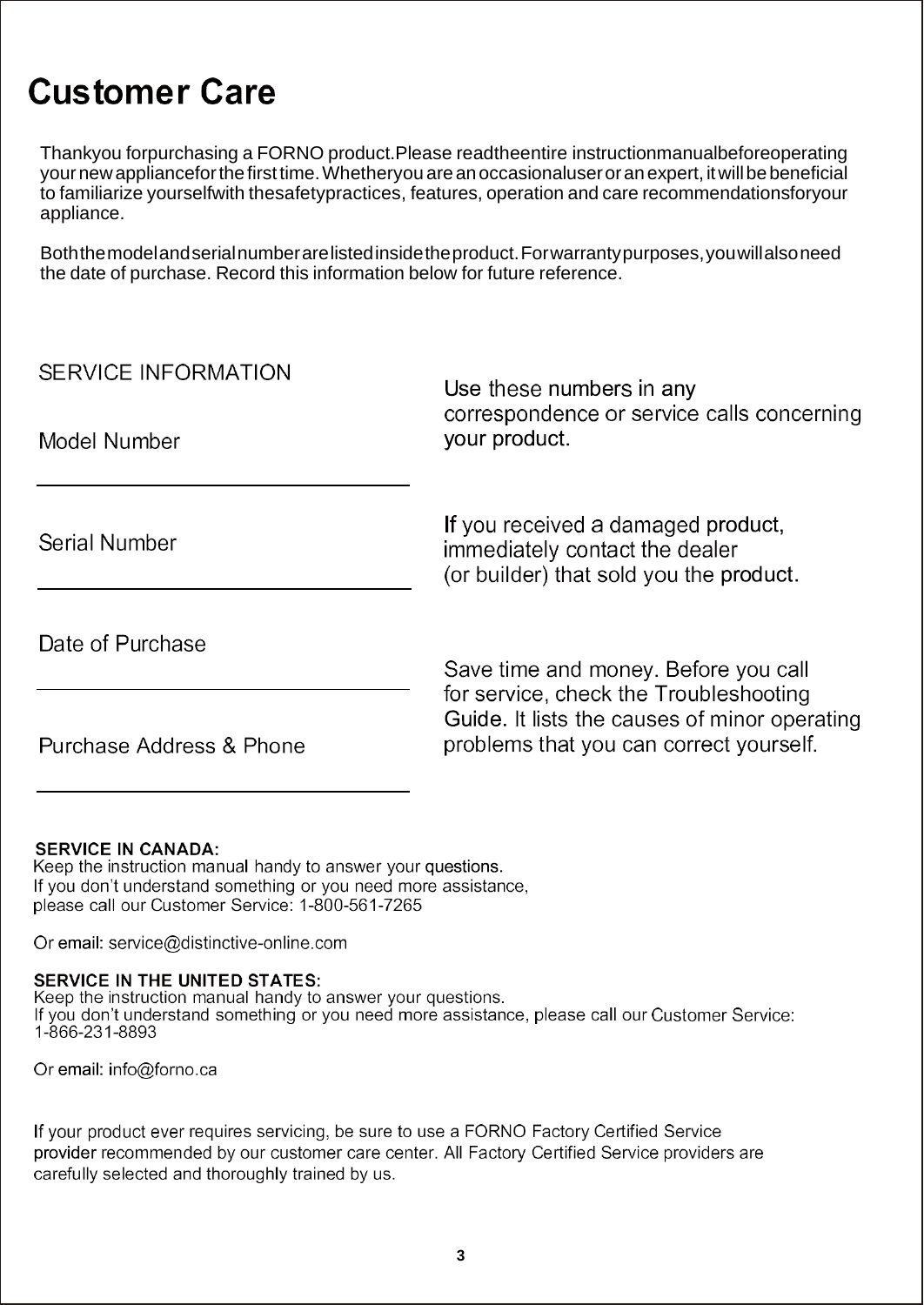## **APPLIANCE SAFETY**

## **Your safety and the safety of others are very important.**

We have provided many important safety messages in this manual and on your appliance. Always read and obey all safety messages.



symbol alerts you to potential hazards that can kill or injure you and others.

This is the Safety Alert Symbol. This

All safety messages will follow the Safety Alert Symbol and either the words "DANGER", "WARNING" or "CAUTION".

DANGER means that failure to heed this safety instruction may result in severe personal injury or death.

WARNING means that failure to heed this safety instruction may result in extensive product damage, serious personal injury, or death.

CAUTION means that failure to heed this safety statement may result in minor or moderate personal injury, or property or equipment damage.

All safety messages will alert you to what the potential hazard is, tell you how to reduce the chance of injury, and let you know what can happen if the instructions are not followed.



**WARNING:**

DANGER

WARNING

CAUTION

May cause cancer and reproductive harm

## **REFRIGERANT GAS WARNINGS**

**DANGER - Risk of fire or explosion. Flammable refrigerant used.**

**DO NOT use mechanical devices to defrost refrigerator. DO NOT puncture refrigerant tubing.**

**DANGER - Risk of fire or explosion. Flammable refrigerant used.**

**To be repaired only by trained service personnel. DO NOT puncture refrigerant tubing.** 

**CAUTION - Risk of fire or explosion. Flammable refrigerant used.**

**Consult repair manual / owner's guide before attempting to service** 

**this product. All safety precautions must be followed.**

**CAUTION - Risk of fire or explosion. Dispose of property in accordance** 

**with federal or local regulations. Flammable refrigerant used.**

**CAUTION - Risk of fire or explosion due to puncture of refrigerant tubing;** 

**Follow handling instructions carefully. Flammable refrigerant used.**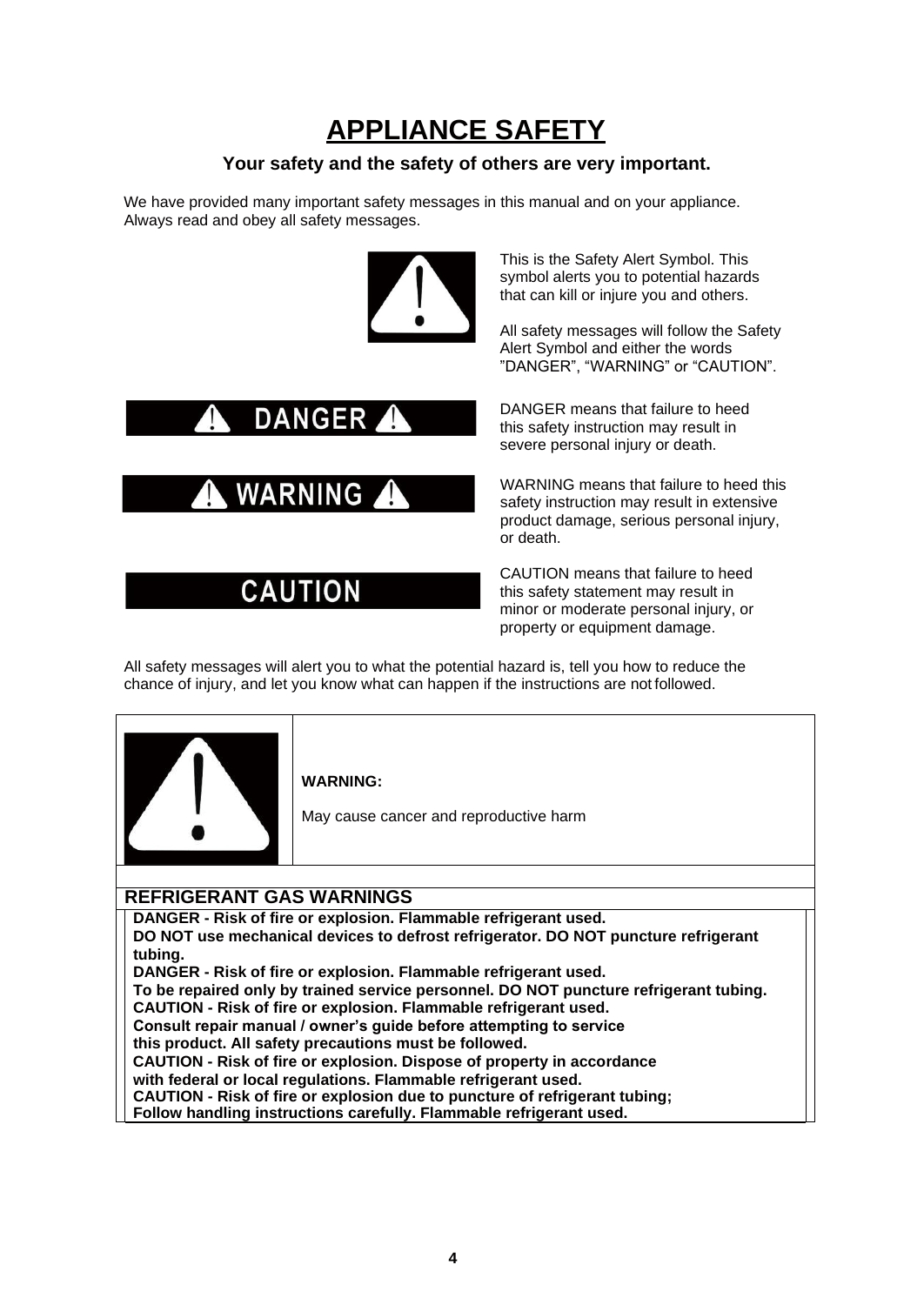## **IMPORTANT SAFETY INSTRUCTIONS**

<span id="page-4-0"></span>

Before the beverage cooler is used, it must be properly positioned and installed as described in this manual, so read the manual carefully. To reduce the risk of fire, electrical shock or injury when using the beverage cooler, follow basic precautions, including the following:

# **DANGER**

- •Plug into a grounded 3-prong outlet, do not remove grounding prong, do not use an adapter, and do not use an extension cord
- Reinstall all panels before operating
- It is recommended that a separate circuit, powering only your beverage cooler, be provided. Use receptacles that cannot be turned off by a switch or pull chain
- Never clean appliance parts with flammable fluids. These fumes can create a fire hazard or explosion. Do not store or use gasoline or other flammable vapours and liquids in the vicinity of this or any other appliance. The fumes can create a fire hazard or explosion.
- Before proceeding with cleaning and maintenance operations, make sure the unit's power cord is unplugged.
- Do not connect or disconnect the electric plug when your hands are wet
- Unplug the appliance or disconnect the power before cleaning or servicing. Failure to do so can result in electrical shock or death.
- Do not attempt to repair or replace any part of your appliance unless it is specifically recommended in this material. All other servicing should be left to a qualified technician.



- Use two or more people to move and install the appliance. Failure to do so can result in an injury to the back or other part of the body.
- To ensure proper ventilation for your appliance, the unit must be completely unobstructed. Choose a well-ventilated area with temperatures above  $55^{\circ}$ F (13 $^{\circ}$ C) and below 90 $^{\circ}$ F (32  $^{\circ}$ C). This unit must be installed in an area protected from the elements, such as wind, rain, water spray orsunlight.
- The appliance should not be located next to ovens, grills or other sources of high heat.
- The appliance must be installed with all electrical, water and drain connections in accordance with state and local codes. A standard electrical supply (115 VAC only, 60 Hz), properly grounded in accordance with the National Electrical Code and local codes and ordinances is required.
- Do not kink or pinch the appliance's power supply cord.
- The fuse (or circuit breaker) size should be 15 amperes.
- It is important for the appliance to be leveled in order to work properly. You may need to make several adjustments to level it.
- All installations must be in accordance with local plumbing code requirements.
- Make sure that the pipes are not pinched or kinked or damaged during installation.
- Check for leaks after connection.
- Never allow children to operate, play with or crawl inside the appliance
- Do not use solvent-based cleaning agents or abrasives on the interior surface. These cleaners may damage or discolour the interior.
- Do not use this appliance for uses other than its intended purpose.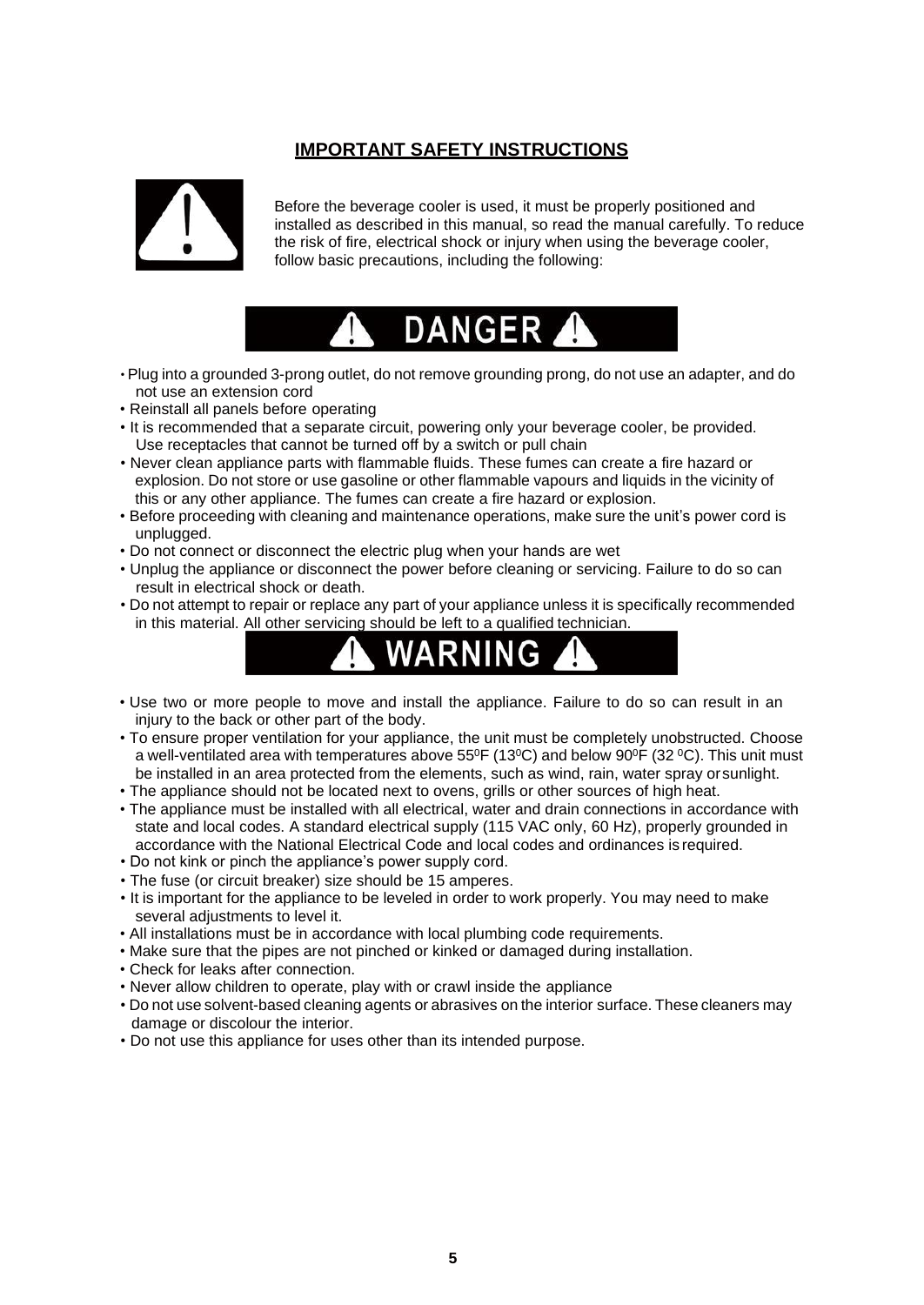## **PARTS AND FEATURES**



| (6) Six Refrigerator Door Bins | 5 | (2) Two Vegetable Crispers with Glass Cover         |
|--------------------------------|---|-----------------------------------------------------|
| (2) Two Refrigerator Shelves   | 6 | (2) Two Freezer Drawers                             |
| 3 (1) Refrigerator Light       |   | (1) Ice maker Assembly Inside the Freezer<br>Drawer |
| (1) Refrigerator LED Light     |   | (1) Plastic Drawer Inside the Freezer Drawer        |

\*\* Note

The section separator area contains a condensation-free heater and will be warm to the touch during the anti-condensation cycle to prevent condensation forming between the two sections.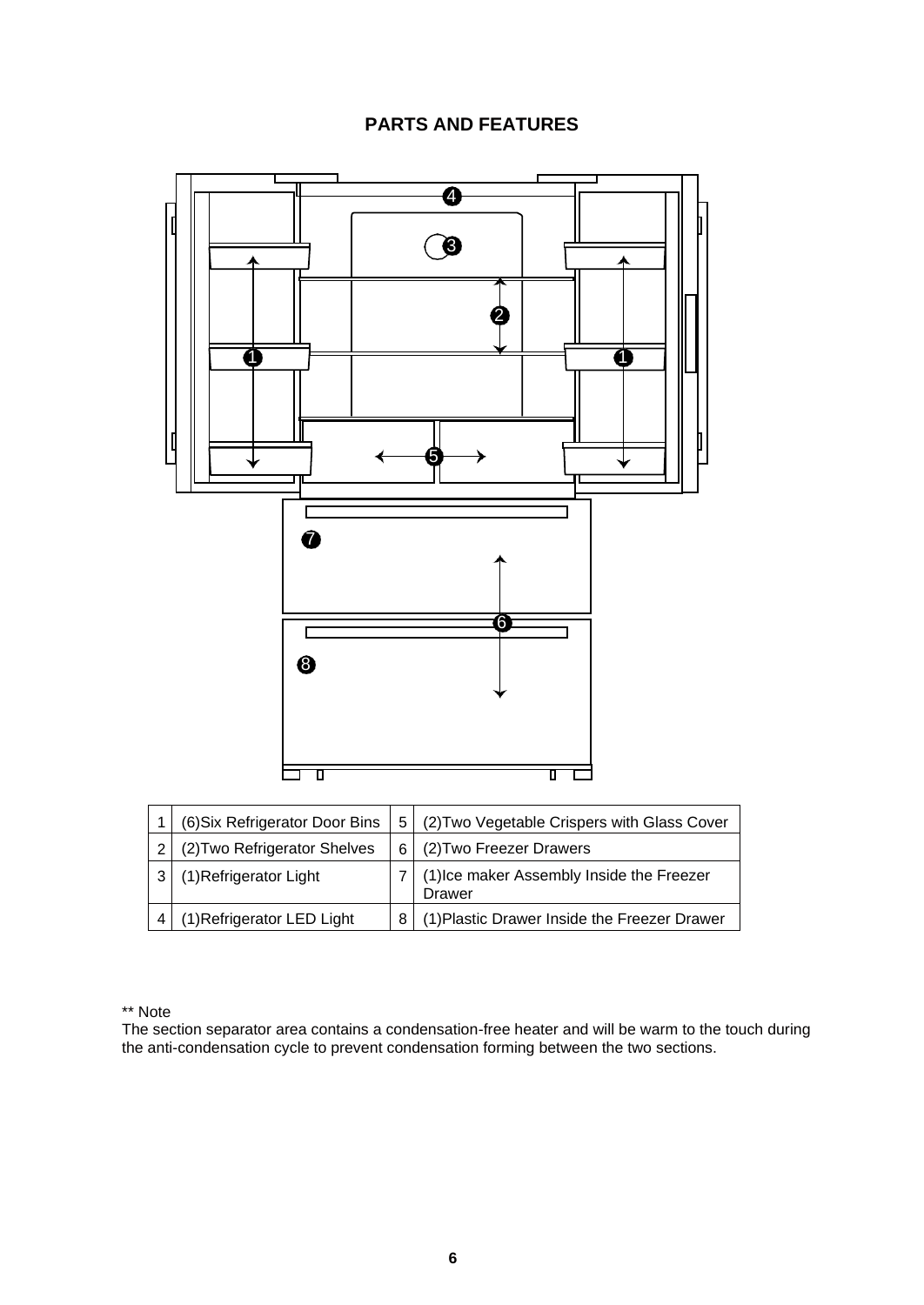## **IMPORTANT SAFETY INSTRUCTIONS**

| freezer, follow these basic precautions: |
|------------------------------------------|
|------------------------------------------|

- Read all instructions before using the refrigerator-freezer.
- **DANGER or WARNING**: Risk of child entrapment.
- Child entrapment and suffocation are not problems of the past. Discarded or abandoned refrigerator-freezers are still dangerous… even if they will "just sit in the garage a few days."
- **Before you throw away your old refrigerator-freezer:** Take off the doors. Leave the shelves in place so that children may not easily climb inside.
- Never allow children to operate, play with, or crawl inside therefrigerator-freezer.
- Never clean refrigerator-freezer parts with flammable fluids. The fumes can create a fire hazard or explosion.
- Do not store or use gasoline or any other flammable vapours and liquids in the vicinity of this or any other refrigerator-freezer. The fumes can create a fire or explosion hazard.

• This appliance is not intended for use by persons (including children) with reduced physical, sensory or mental capabilities, or lack of experience and knowledge, unless they are being supervised or given instructions on the use of the appliance by a person who is responsible for their safety.

- Children should be supervised to ensure that they do not play with the appliance.
- If the power cord is damaged, it must be replaced by the manufacturer, its service agent or similar qualified person in order to avoid a hazard.
- Do not store explosive substances such as aerosol cans with a flammable propellant in this appliance.
- WARNING: Keep ventilation openings in the appliance enclosure or the built-in structure clear of obstruction.
- WARNING: Do not use mechanical devices or other means to accelerate the defrosting process, other than those recommended by the manufacturer.
- WARNING: Do not damage the refrigerant circuit.
- WARNING: Do not use electrical appliances inside the food storage compartments of the appliance, unless they are of the type recommended by the manufacturer.
- This appliance is intended to be used in household and similar applications such as staff kitchen areas in shops, offices and other work environments; farmhouses and by clients in hotels, motels and other hospitality environments; bed and breakfast type environments; catering and similar non-retail applications.

-Save these instructions-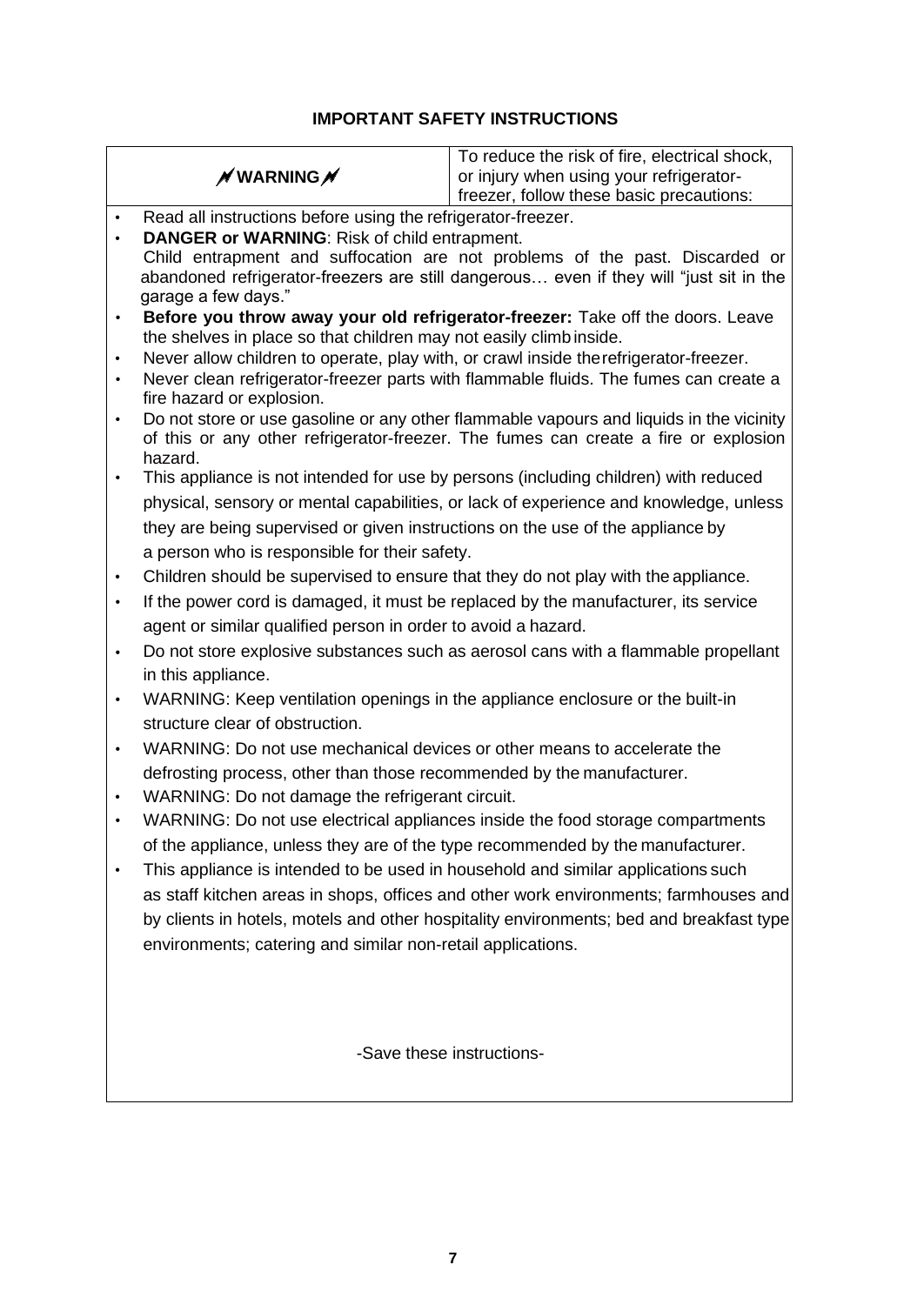## **INSTALLATION INSTRUCTIONS**

## ➢ **Before Using Your Appliance**

- Remove the exterior and interior packaging.
- Check to be sure you have all the following parts:

| (6) Six Refrigerator Door Bins | 5   (2) Two Vegetable Crispers with Glass Cover     |
|--------------------------------|-----------------------------------------------------|
| (2) Two Refrigerator Shelves   | (2) Two Freezer Drawers                             |
| 3 (1) Refrigerator Light       | (1) Ice maker Assembly Inside the Freezer<br>Drawer |
| (1) Refrigerator LED Light     | 8 (1) Plastic Drawer Inside the Freezer Drawer      |

- Before connecting the unit to the power source, let it stand upright for approximately 2 hours. This will reduce the possibility of a malfunction in the cooling system due to handling during transportation.
- Clean the interior surface with lukewarm water using a soft cloth.

## ➢ **Installing Your Appliance**

- Place your refrigerator-freezer on a floor that is strong enough to support the refrigeratorfreezer when it is fully loaded. To level your refrigerator-freezer, adjust the leveling legs at the bottom of unit.
- **ALLOW 3-5 INCHES OF SPACE BETWEEN THE BACK OF THE APPLIANCE AND THE WALL AS WELL AS A MINIMUM OF ½" (HALF INCH) AT EACH SIDE OF THE UNIT AND ONE (1) INCH AT THE TOP, WHICH ALLOWS PROPER AIR CIRCULATION TO COOL THE COMPRESSOR AND CONDENSER.**

| <b>Minimum Space Allowances</b> |                                          |  |
|---------------------------------|------------------------------------------|--|
| Гор                             | One (1) inch                             |  |
| <b>Sides</b>                    | Half $\binom{1}{2}$ inch on each side    |  |
| Back                            | Three to Five (3 - 5) inches at the back |  |

- Locate the unit away from direct sunlight and heat sources (stove, heater, radiator, etc.). Direct sunlight may affect the acrylic coating and heat sources may increase power consumption. Extreme cold room temperatures may also cause the refrigerator- freezer to not perform properly.
- Avoid placing the unit in a moist area.
- Plug the unit into an exclusive, properly-installed grounded wall outlet. Do not under any circumstances cut or remove the third (ground) prong from the power cord. Any questions concerning power and/or grounding should be directed to a certified electrician or an authorized FORNO Products service centre.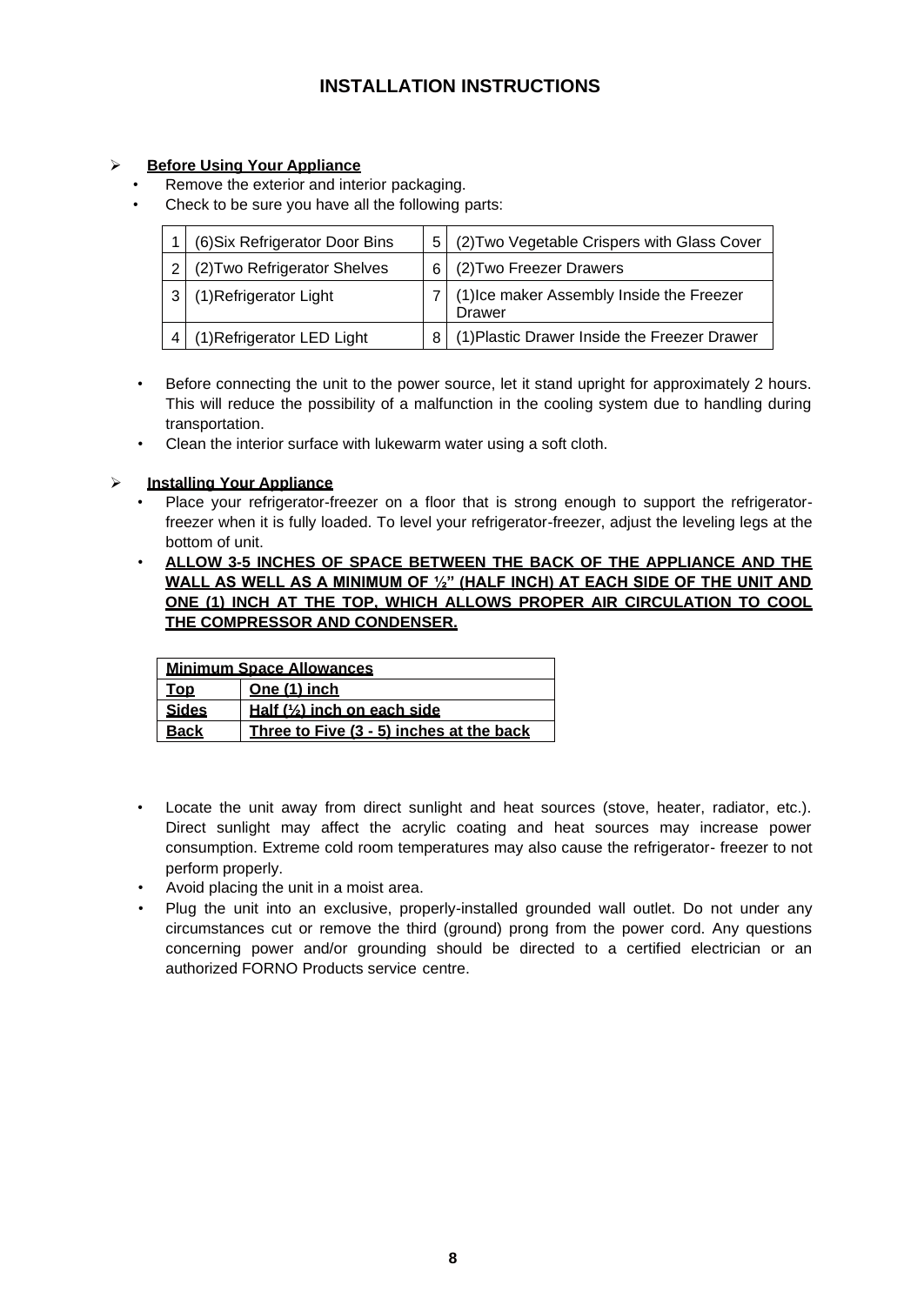#### **Electrical Connection**

## **Warning**

Improper use of the grounded plug can result in an electrical shock hazard. If the power cord is damaged, have it replaced by an authorized FORNO Products service centre.

This appliance should be properly grounded for your safety. The power cord of this appliance is equipped with a three-prong plug, which mates with standard three prong wall outlets to minimize the chance of electrical shock.

Do not under any circumstances cut or remove the third (ground) prong from the supplied power cord.

This appliance requires a standard 115 Volt~/60Hz electrical outlet with three-prong ground plug.

The cord should be secured behind the appliance and not left exposed or dangling to prevent accidental injury.

Never unplug the appliance by pulling the power cord. Always grip the plug firmly and pull straight out from the receptacle.

Do not use an extension cord with this appliance. If the power cord is too short, have a qualified electrician or service technician install an outlet near theappliance.

#### **EXTENSION CORD**

Because of potential safety hazards under certain conditions, it is strongly recommended that you do not use an extension cord with this unit. However, if you must use an extension cord it is absolutely necessary that it be a UL/CUL-Listed, 3-wire grounded appliance-type extension cord with a ground plug and outlet, and that the electrical rating of the cord be 115 volts and at least 10 amperes.

#### **SURGE PROTECTOR**

Most electrical appliances use a series of electric control boards to operate. These boards are very susceptible to power surges and could be damaged or destroyed.

If the appliance is going to be used in an area or if your city / country is prone to power surges / outages; it is suggested that you use a power surge protector for all electrical devices / appliances you use. The surge protector that you select must have a surge block high enough to protect the appliance it is connected to. If you have any questions regarding the type and size of surge protector needed, contact a licensed electrician in your area.

Damages due to power surges are not considered a manufacturer covered defect and will void your product warranty.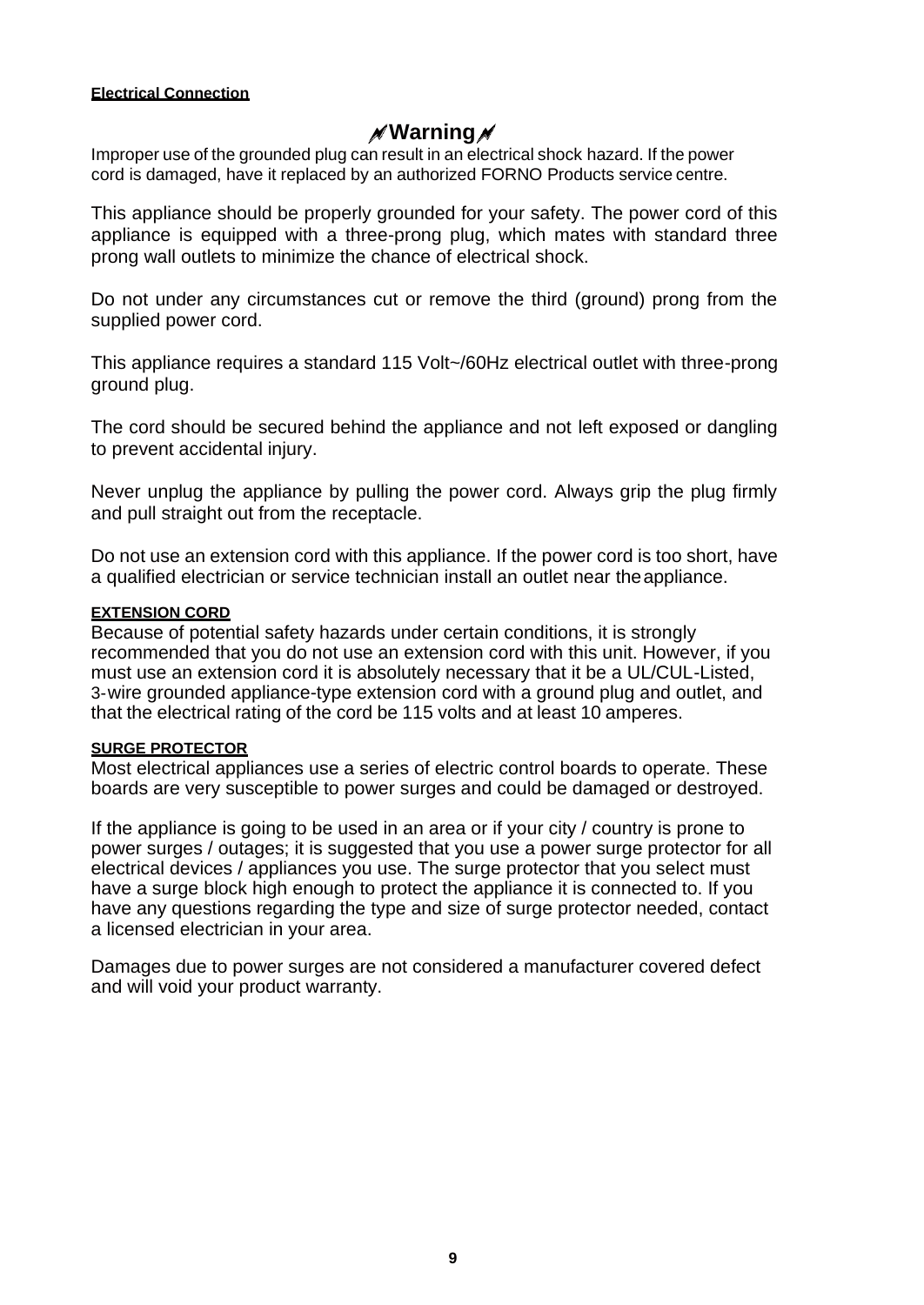This ice maker works automatically (automatic water supply, automatic production and detaching of ice cubes), therefore there is no need to supply water manually. When the ice cube storage is full, the sensor rod will automatically send a signal to the machine to stop making ice.



• Do not place your hand into the mechanical part of the ice maker (above the ice making tray). Doing so may result in injury.

• Toavoid electric shock, which can cause death or severe personal injury, disconnect the refrigerator from electrical power before connecting a water supply line to the refrigerator.



• The ice maker kit should be installed only by an authorized service technician.

- Connect the ice maker to a drinkable water supply only.
- DO NOT install water supply tubing in areas where temperatures fall below freezing.

• If the water supply is from a water softener, ensure that the softener is maintained andworking properly. Chemicals from a malfunctioning softener can damage the ice maker.

#### ➢ **Tips**

• If the ice maker will be turned off for a long period of time, turn the water supply valve to the closed position.

• Switch off the ice maker when cleaning the freezer or during short vacations.

• It takes approximately 24 hours for the ice maker to start producing normal ice cubes. Air in new plumbing lines may cause ice maker to cycle two or three times before making a full tray of ice. New plumbing may cause ice to be discoloured or to have poor flavour during the first 24 hours.

#### ➢ **Making Ice Cubes**

• Make sure to disconnect the refrigerator from the electrical power supply before installing the water supply pipes properly according to the installation manual. Once the water supply is connected properly, connect the refrigerator to the electrical power supply.

• The ice maker is set to OFF by default. When needed, set it to ON according the instructional diagram on the machine's cover.

• The time needed to make ice will vary according to room temperature, water type, amount and temperature of the water inside the ice making tray, as well as the machine's status.

- The size of the ice cubes will vary according to the amount of water inside the ice storage box.
- The ice cubes will stick together or become smaller when storing for extended periods oftime.
- Be careful not to injure your hand when breaking apart ice cubes that are stuck together.

#### ➢ **Before Installing the Water Supply Line, You Will Need**

#### **WARNING: Connect to drinkable water supply only**.

- **Access to a household cold water line with water pressure between 30 and 100 psi (2 and 6.9 bar).**
- A shutoff valve to connect the water supply line to your household water system. DO NOT use a self-piercing type shutoff valve.

#### ➢**To Connect Water Supply Line to Ice maker Inlet Valve**.

- Disconnect refrigerator from electrical power supply.
- Remove all installation accessories (water pipe, connector, washer, clip) from inside the refrigerator.
- Tighten all connections where they might leak, turn on the water supply at shutoff valve.
- Reconnect refrigerator to the electrical power supply.
- Toturn the ice maker on, lower the signal wire arm. (Refer to the front cover of the ice maker for the arm's on/off positions).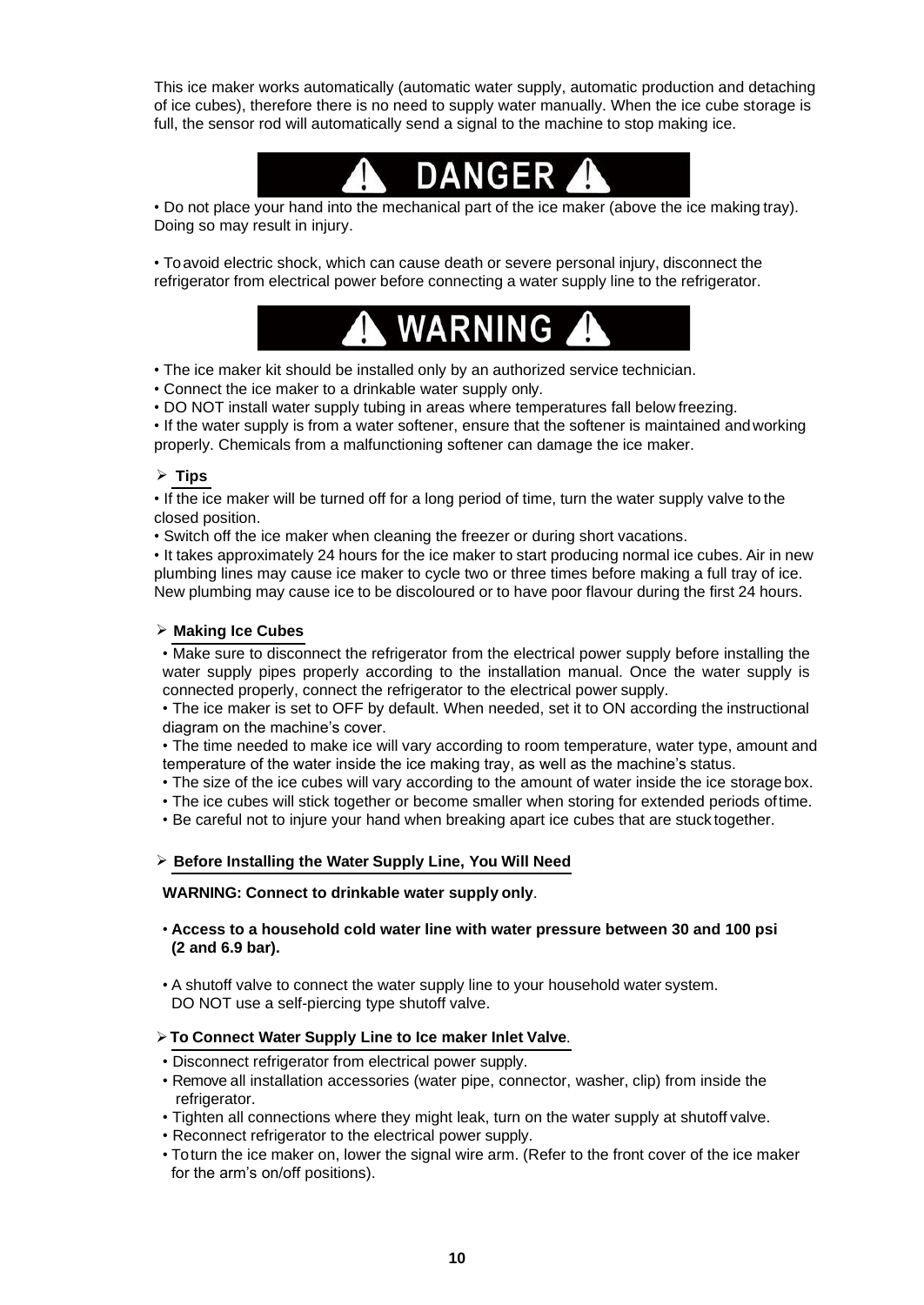## **OPERATING YOUR APPLIANCE**

<span id="page-10-0"></span>

Default is Fahrenheit when power is on. Press "MODE" button for 5 seconds to switch between °C and °F. Other buttons use the same method to switch between the two modes.

**Set temperature range: Celsius degree mode** 1. Fridge temperature range: 0~6℃ (Default value 3℃) 2.Freezer temperature range: -23~-15℃ (Default value -19℃)

**Set temperature range: Fahrenheit degree mode**  1.Fridge temperature range: 32~43°F (Default value 38°F) 2.Freezer temperature range: -10~5°F (Default value -2°F)

• **CONTROL PANEL – CHILD LOCK** The CONTROL PANEL LOCK is designed to prevent any changes to the settings to the refrigerator.

**To enable the CHILD LOCK, press the LOCK button, and the CHILD LOCK icon will turn on. The control panel will be locked until unlocked at the control panel or if it** 

**loses power.**

**To disable the CHILD LOCK, press and hold the lock button for approximately 3 seconds until the LOCK icon turns off and the control panel is working in normal operation mode.**

## • **CONTROL PANEL – STANDBY**

The CONTROL PANEL will go dark after approximately 20 seconds of no activity

To reactivate the display, simply press any of the buttons on the control panel.

#### ➢ **Setting the Temperature Control**

- Your unit has one control for regulating the temperature. The temperature control is located on the outside of the refrigerator compartment door.
- The first time you turn the unit on, the unit will start at the factory-set default temperature, which is 38ºF in the refrigerator compartment and -0,2ºF in the freezer compartment.
- The first time you turn the unit on, adjust the temperature in the refrigerator compartment to 34ºF and run for at least 4 hours before placing food inside. This will ensure that the freezer compartment is thoroughly chilled and the refrigerator compartment is stabilized before food is placed inside. Then adjust the temperature setting to your desired setting.
- To adjust the temperature in each zone, press the appropriate zone button, and the selected zone will flash on and off. The temperature will change according to the pre-set temperatures as shown below. You will hear a bell chime with each press of the control panel buttons.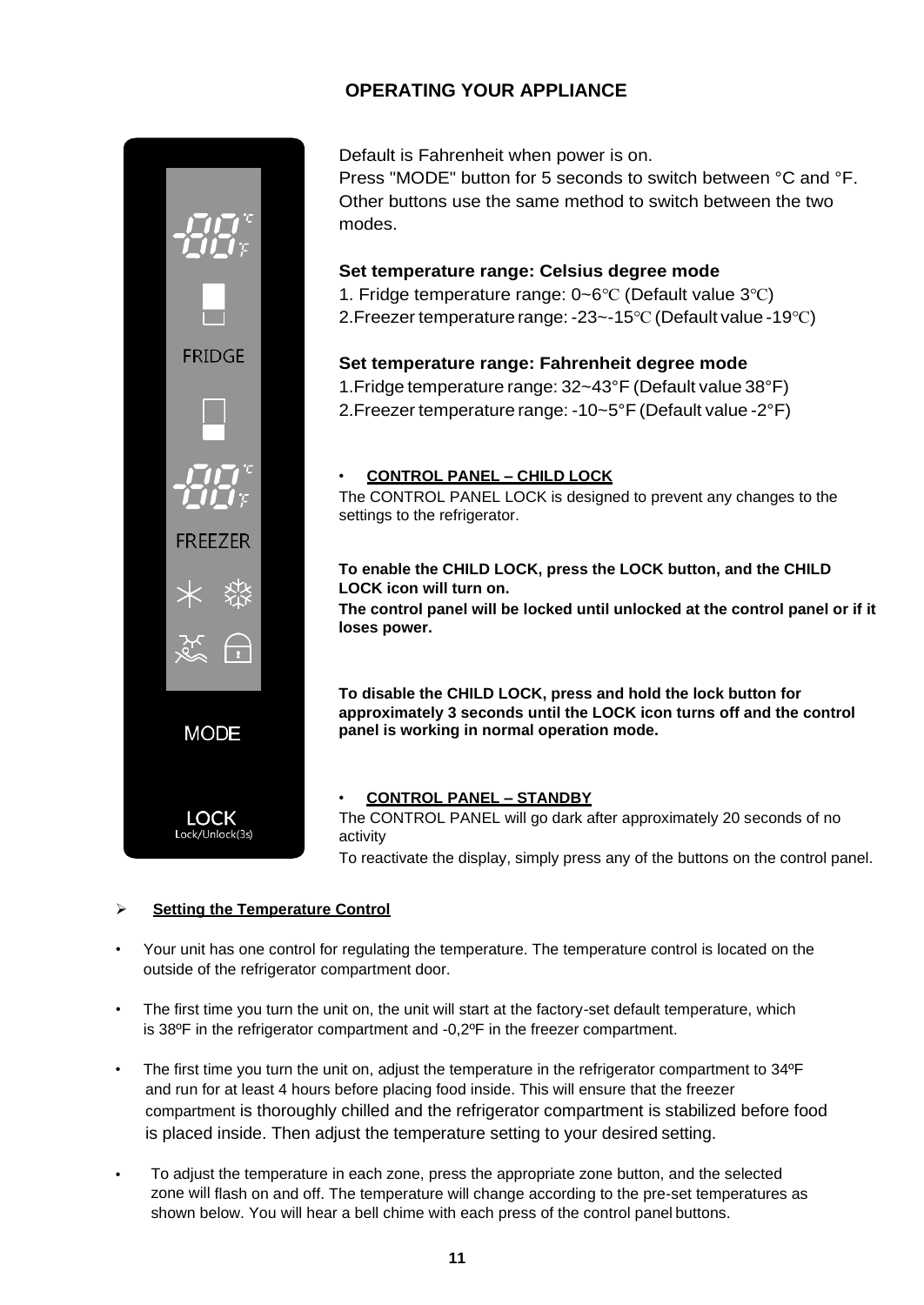

#### **PRE-PROGRAMMED FUNCTIONS:**

#### **• FAST FREEZE MODE**



This mode will set the freezer temperature to -10ºF for a quick drop in temperature when storing large amounts of warm or room-temperature foods in the freezer. The unit will remain in FAST FREEZE mode for 24 hours or until the temperature reaches -10ºF and will then return to the original setting, or until the function is

turned off at the control panel. FAST COOL and FAST FREEZE can be run simultaneously.

To enable the FAST FREEZE mode, press the feature button until the FAST FREEZE icon is illuminated. The icon will remain illuminated when activated.

To disable the FAST FREEZE mode, press the function button until the FAST FREEZE icon is turned off.

#### **• FAST COOL MODE**



This mode will set the refrigerator temperature to 32ºF for quick dropintemperature when storing large amounts of warm or room temperature foods in the refrigerator.

The unit will remain in FAST COOL mode for 2 hours and 30 minutes or until the

temperature reaches 32ºF and will then return to the original setting, or until the function is turned off at thecontrol panel. Both FAST COOL and FAST FREEZE can be run together at the same time.

To enable the FAST COOL mode, press the feature button until the FAST COOL icon is illuminated. The icon will remain illuminated when activated.

To disable the FAST COOL mode, press the function button until the FAST COOL icon is turned off.

## **• VACATION MODE**



Use this mode when leaving for long periods of time, where you will remove the large majority of the refrigerator contents but leave contents in the freezer. Vacation mode will automatically set the refrigerator section to 43ºF and the freezer section to 5ºF. The unit will remain in VACATION MODE until the feature is

deactivated at the control panel.

To enable VACATION mode, press the feature button until the VACATION icon is illuminated. The icon will remain illuminated when activated.

To disable VACATION mode, press the function button until the VACATION icon is turned off

#### *NOTE:*

**•** IF THE UNIT IS UNPLUGGED, HAS LOST POWER, OR IT IS TURNED OFF. YOU MUST WAIT 3 TO 5 MINUTES BEFORE RESTARTING THE UNIT. IF YOU ATTEMPT TO RESTART BEFORE THIS TIME DELAY, THE REFRIGERATOR-FREEZER WILL NOT START.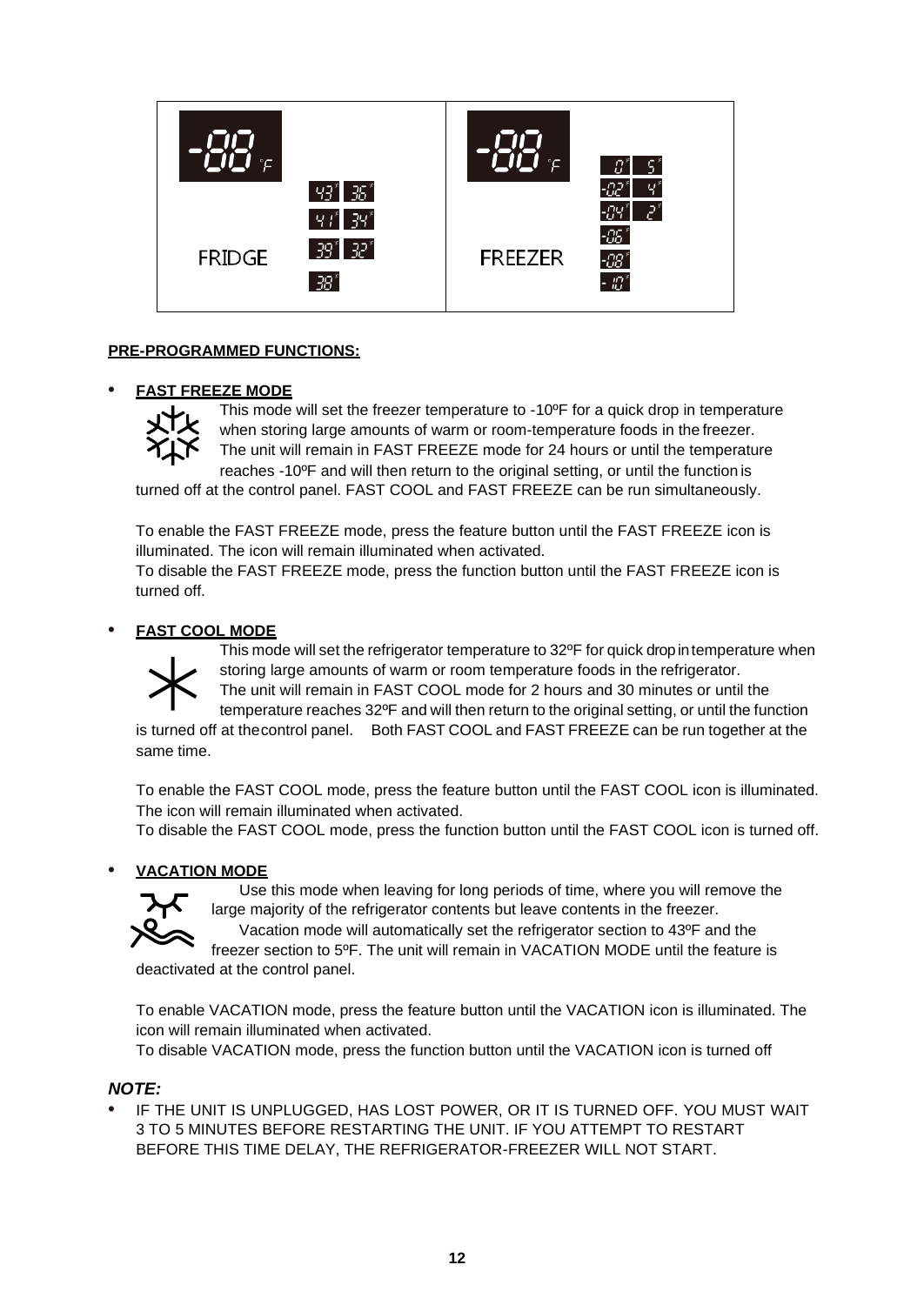*NOTE:*

## **WE DO NOT RECOMMEND INSTALLING THE REFRIGERATOR WHERE THE TEMPERATURE WILL DROP BELOW 32ºF (0ºC) OR RISE ABOVE 110ºF (43ºC). THE COMPRESSOR WILL NOT BE ABLE TO MAINTAIN PROPER TEMPERATURES INSIDE THE REFRIGERATOR.**

## **FOR INSTALLATIONS WHERE THE TEMPERATURES WILL DROP BELOW 32º, SET THE FREEZER TEMPERATURE CONTROL TO THE "COLDEST" SETTING. THIS WILL IMPROVE THE FUNCTIONING THE REFRIGERATOR UNDER THESE CONDITIONS.**

## **CARE AND MAINTENANCE**

## <span id="page-12-1"></span><span id="page-12-0"></span>➢ **Cleaning Your Appliance**

- **•** Unplug the unit and remove the food and bins.
- **•** Wash the inside with a warm water and baking soda solution. The solution should be about 2 tablespoons of baking soda to a quart of water.
- **•** Wash the bins with a mild detergent solution.
- **•** The outside of the unit should be cleaned with mild detergent and warm water.

## **CAUTION**

## **Failure to unplug the refrigerator-freezer could result in electrical shock or personal injury.**

## ➢ **Power Failure**

Most power failures are corrected within a few hours and should not affect the temperature of your refrigerator-freezer if you minimize the number of times the door is opened. If the power is going to be off for a longer period of time, you need to take the proper steps to protect your food.

## ➢ **Vacation Time**

**Short vacations:** Leave the unit operating during vacations lasting less than three weeks. **Long vacations:** If the appliance will not be used for several months, remove all food and unplug the power cord. Clean and dry the interior thoroughly. To prevent odour and mold growth, leave the door open slightly, wedging it open if necessary.

## ➢ **Moving Your Appliance**

- **•** Remove all food inside the appliance.
- **•** Securely tape down all loose items inside the unit.
- **•** Turn the leveling screws up to the base to avoid damage.
- **•** Tape the door shut.
- **•** Be sure the unit stays in the upright position during transportation.

## <span id="page-12-2"></span>➢ **Energy Saving Tips**

- **•** The unit should be located in the coolest area of the room, away from heat-producing appliances or heating ducts, and out of direct sunlight.
- **•** Let hot foods cool to room temperature before placing them in the unit. Overloading the unit forces the compressor to run longer. Foods that freeze too slowly may lose quality or spoil.
- **•** Be sure to wrap foods properly, and wipe containers dry before placing them in the unit. This cuts down on frost build-up inside the freezer.
- **•** Organize and label food to reduce the frequency of door openings and extended searches for items inside the unit. Remove as many items as needed at one time and close the door as soon as possible.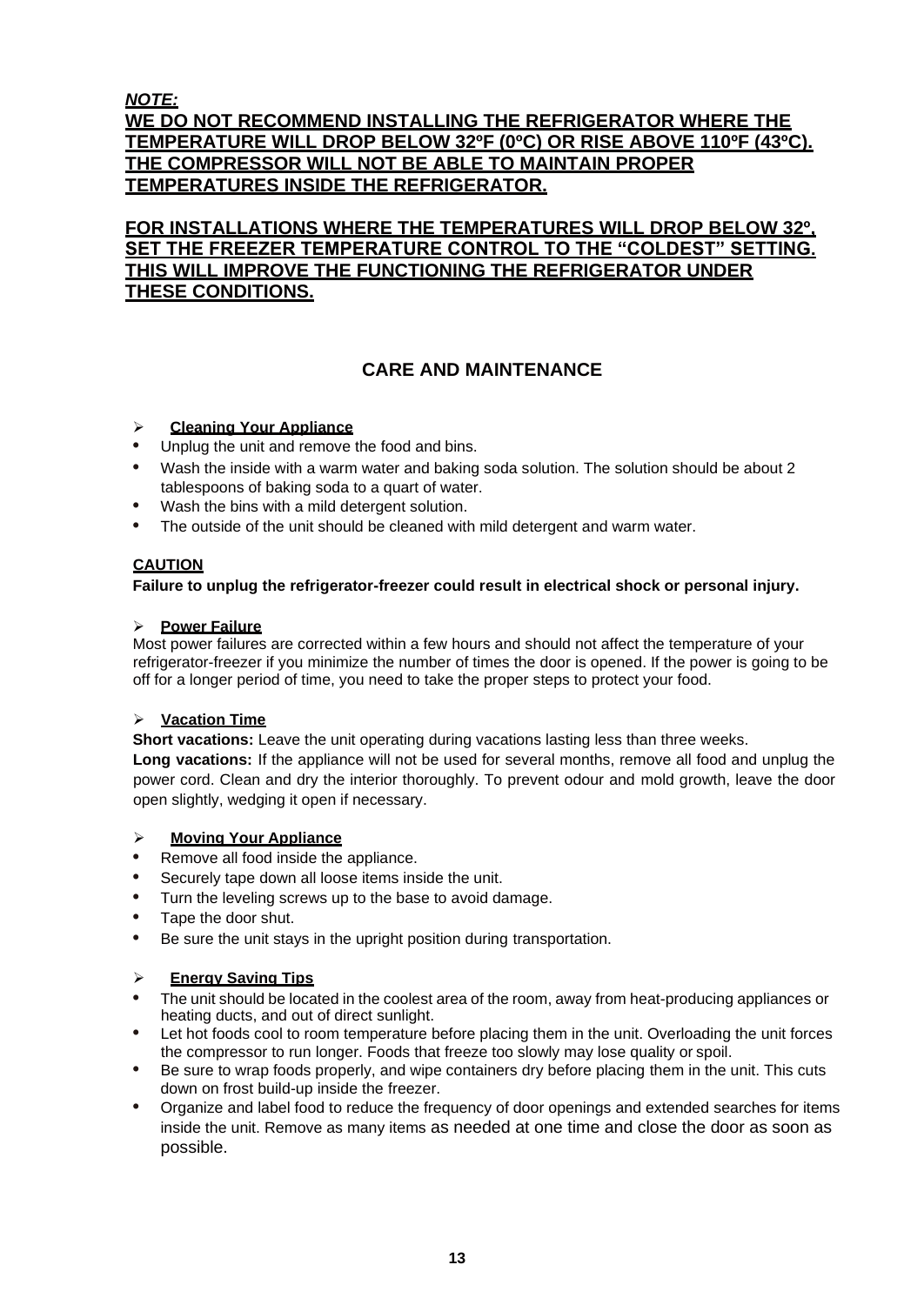#### ➢ **PROBLEMS WITH YOUR APPLIANCE?**

You can solve many common refrigerator-freezer problems easily, saving you the cost of a possible service call. Try the suggestions below to see if you can solve the problem before calling for service.

<span id="page-13-0"></span>

| <b>PROBLEM</b>                                   | <b>POSSIBLE CAUSE</b>                                             |
|--------------------------------------------------|-------------------------------------------------------------------|
| Unit does not operate.                           | Not plugged in.                                                   |
|                                                  | The circuit breaker tripped or there is a blown fuse.             |
| Compressor turns on and off frequently.          | The room temperature is hotter than normal.                       |
|                                                  | A large amount of food has been added to the                      |
|                                                  | refrigerator - freezer.                                           |
|                                                  | The door is being opened too often.                               |
|                                                  | The door is not closed completely.                                |
|                                                  | The temperature control is not set correctly.                     |
|                                                  | The door gasket does not seal properly.                           |
|                                                  | The refrigerator-freezer does not have the correct<br>clearances. |
| Vibrations.                                      | Check to make sure that the refrigerator-                         |
|                                                  | freezer is level.                                                 |
| The unit seems to make too much noise.           | The rattling noise may come from the flow of                      |
|                                                  | refrigerant, which is normal.                                     |
|                                                  | As each cycle ends, you may hear gurgling                         |
|                                                  | sounds caused by the flow of refrigerant in your                  |
|                                                  | refrigerator - freezer.                                           |
|                                                  | Contraction and expansion of the inside walls may                 |
|                                                  | cause popping and crackling noises.<br>The unit is not level.     |
| The door will not close properly.                | The unit is not level.                                            |
|                                                  | The door is reversed and not properly installed.                  |
|                                                  | The gasket is dirty.                                              |
|                                                  | The bins are out alignment.                                       |
| Section separator seems to be warm to the touch. | This is normal.                                                   |
|                                                  | The section separator area contains an                            |
|                                                  | anti-condensation heater and will be warm to the                  |
|                                                  | touch during the anti-condensation cycle to                       |
|                                                  | prevent condensation forming between the two                      |
|                                                  | sections.                                                         |

## **TROUBLESHOOTING GUIDE**